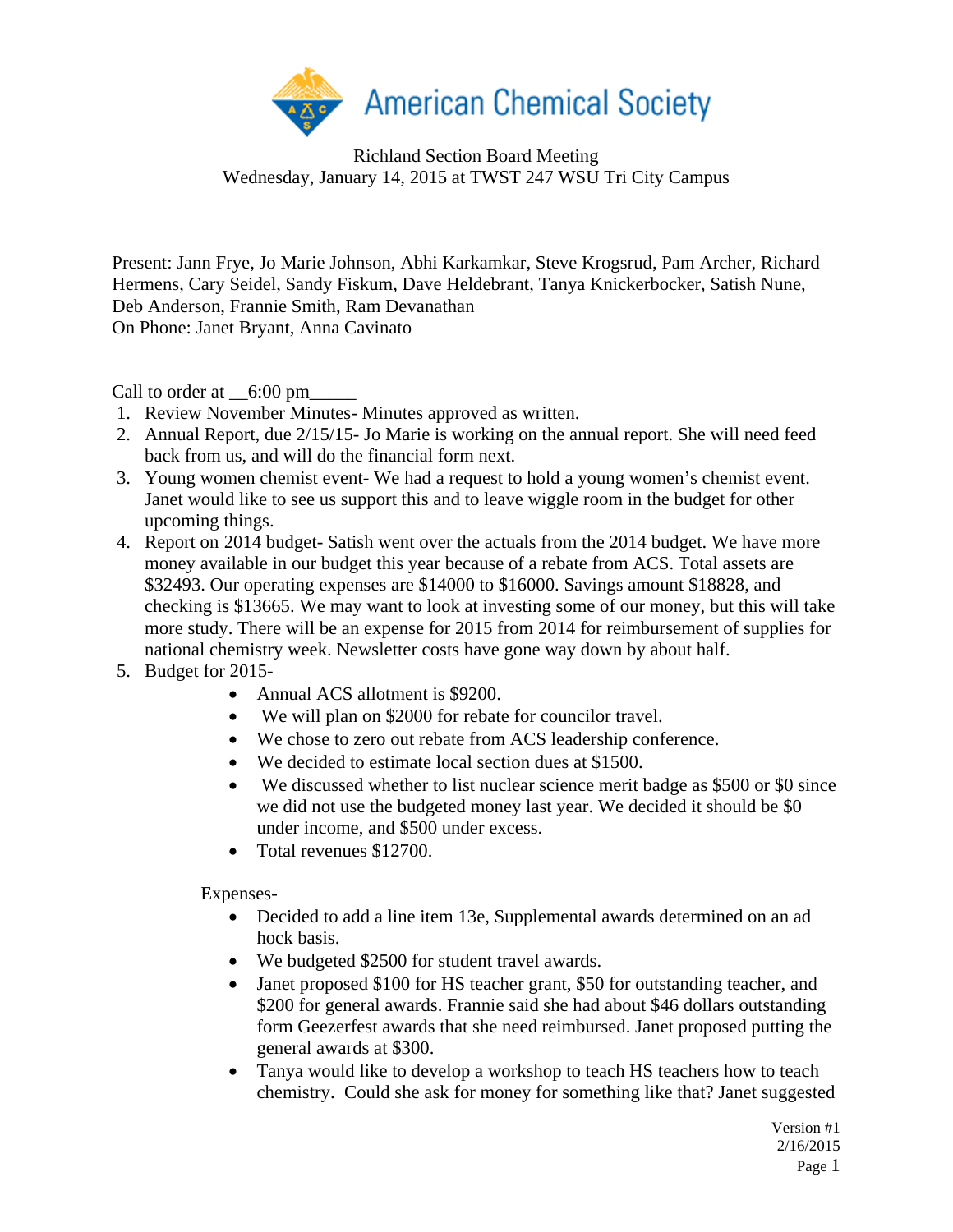

Richland Section Board Meeting

Wednesday, January 14, 2015 at TWST 247 WSU Tri City Campus

- she go after a grant from another organization or from ACS national, but if she did we could match it. Janet said maybe we could help her find money.
- We reduced administrative expenses to \$100.
- We decided to list newsletter cost at \$1000. Janet commented that we should not list our public relations at \$0. We decided to list public relations at \$400.
- Web update is \$0.
- We decided to leave speaker cost at \$400.
- The picnic was budgeted at \$400.
- We increased Geezerfest (annual social) to \$800.
- We left science café at \$600.
- We will be having a Leadership development course in June, so we need to increase the amount listed to cover the speaker food and gift. So we budgeted \$100 for meals for speaker, \$25 for arrangements, and travel \$1800.
- Travel subsidy for councilors was budgeted at \$4600.
- Travel and subsidy for member attending the Leadership institute was set at \$900.
- NCW, K-12 outreach was discussed, and Anna recommended we increase this to \$700. Janet felt it should be \$750. Sandy stated we still need to reimburse Anna \$451 and \$500 for this past year's event.
- The science Olympiad budget is \$150. Ahbi proposed we increase it to \$250.
- The science fair awards are budgeted at \$425, but this is not accounted for in the 2014 actuals.
- The Diversity Affairs Committee is budgeted at \$500 and this pays for girls in science. We decided to give Girls in Science its own line at \$500. Money owed to Anna needs to be reflected in the 2014 actuals.
- The Nuclear science merit badge is budgeted at \$550.
- Earth day budget of \$250 is just right.
- The \$900 budget for Project seed will be enough as only one student is expected to sponsor.
- The ANS- Dec meeting is budgeted at \$50.
- We budgeted \$300 for the career fair. Dave explained that we need additional money to cover out of town company attendees on top of the expected \$1750 grant from ACS. Dave has not heard if we received an additional grant which we applied for. So we need to list \$2000 for the career fair. The budget is showing \$6750 deficit, some of this (\$3400) will be made up from the grants not yet received.
- We changed line 20 g to be called Special symposium at \$700 which will be for Janet's symposium. This makes the deficit \$7450. The board voted to approve the proposed budget and submit it to the general membership for a vote.
- 6. Volunteers for Mid-Columbia Science fair- Thursday from 8am to 3pm. They need judges every year. Our section sponsors an award, and often supplies judges for the fair. We pick

Version #1